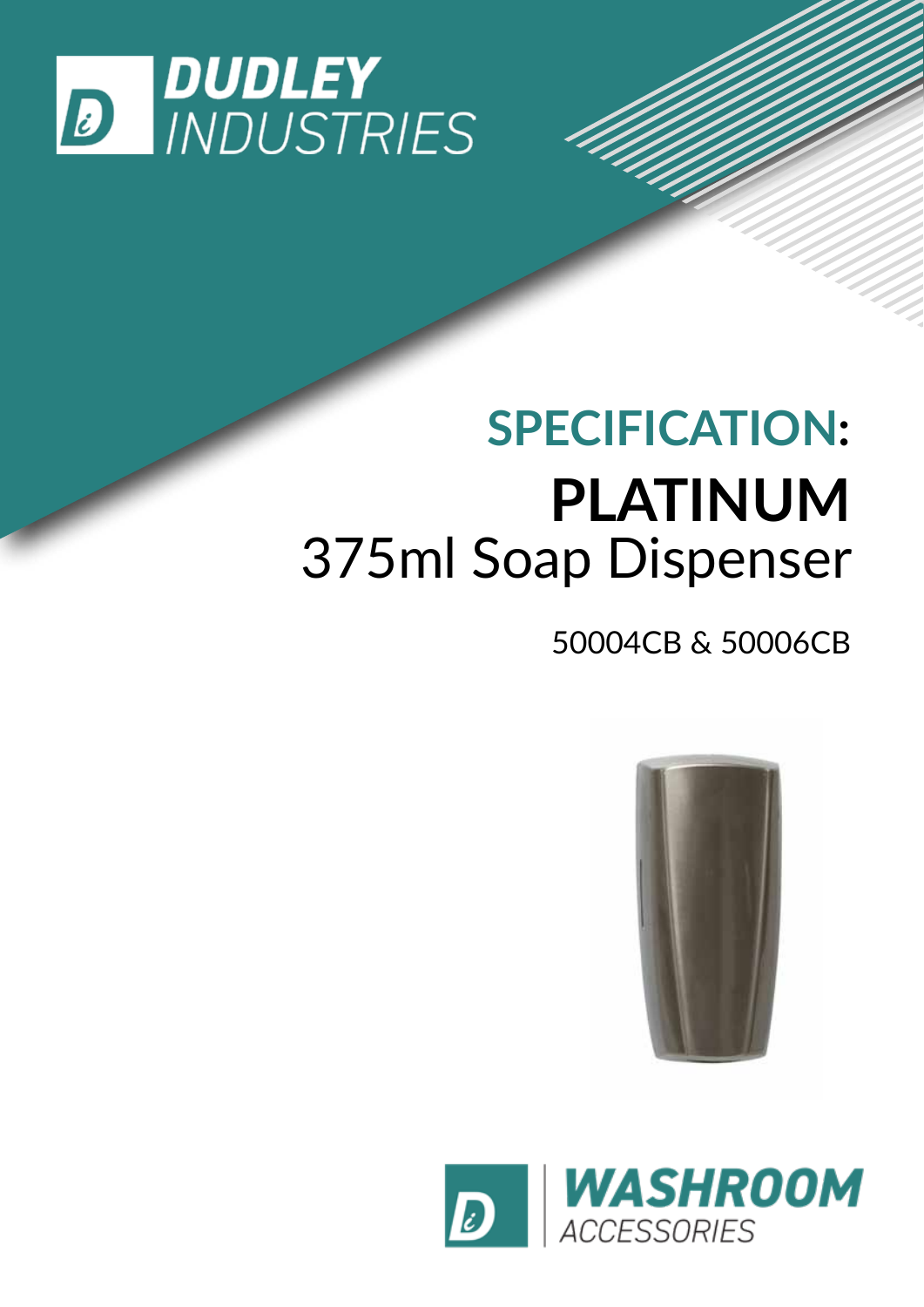#### Platinum Range **375ml Soap Dispenser (Cartridge Fill)**

**Product Code: Liquid Soap: 50004CB Foam Soap: 50006CB**

#### Product Description:

- Compact design suitable for 375ml foam and liquid soap cartridges; it dispenses a generous 600 shots of soap.
- Easily operated by one hand pushing the cover to dispense the foam soap into the hand.
- Recessed two-pin, locking mechanism secures and protects refill from pilfering and contamination.
- Easy to unlock and the cover hinges forward for ease of filling.
- Cover simply snap locks into place when closing.
- Innovative coating helps prevent fingerprint marks to keep dispensers looking their best.
- Easy to wipe clean.
- Viewing windows allow for easy consumable level check.

#### Product Images:





Available Finishes:



#### **Soap Cartridge Refills:**

| 50086NF | Foam Soap Cartridge - Natural Fresh (12 x 375ml)                  |
|---------|-------------------------------------------------------------------|
|         | <b>50084NF</b> Liquid Soap Cartridge - Natural Fresh (12 x 375ml) |

## Specification:

| Material:                       | Stainless Steel                   |
|---------------------------------|-----------------------------------|
| <b>Dispenser</b><br>Dimensions: | W.89mm x H.194mm x D.88mm         |
| Weight:                         | 0.6 <sub>kg</sub>                 |
| Finish:                         | <b>Brushed with Clear Lacquer</b> |

Recommended installation height:

From Floor: 105 - 115cm Above Counter top: 17 - 30cm